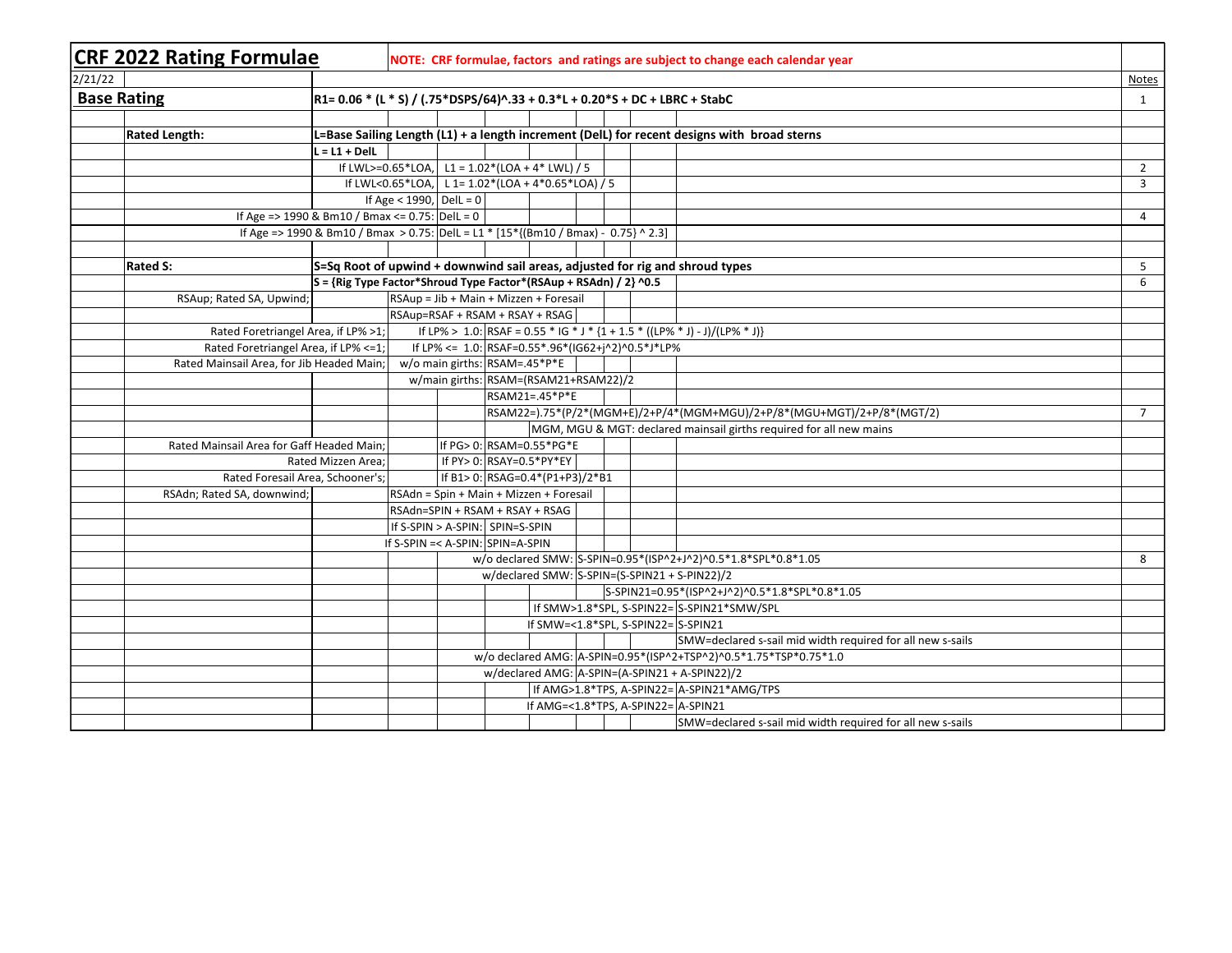| Displacement                                                                            | <b>DSPS</b>                                                                       | Declared value for boat weight as raced, without crew, in pounds                                    | 9  |  |  |  |  |  |
|-----------------------------------------------------------------------------------------|-----------------------------------------------------------------------------------|-----------------------------------------------------------------------------------------------------|----|--|--|--|--|--|
|                                                                                         |                                                                                   |                                                                                                     |    |  |  |  |  |  |
| <b>Draft Correction</b>                                                                 | DC                                                                                | Based on the difference between a Base Draft (BD) and the Rated Draft (RD)                          | 10 |  |  |  |  |  |
|                                                                                         |                                                                                   | If RD>BD: $DC = 0.2 * L1 * ((RD/BD)^1.5 - 1)$                                                       |    |  |  |  |  |  |
|                                                                                         |                                                                                   | If RD>BD: DC = 0.2 * L1 * ((RD/BD)^2.0 - 1)                                                         |    |  |  |  |  |  |
|                                                                                         |                                                                                   | Base Draft: BD = -0.0006 * L1 ^ 2 + 0.192 * L1 + 1.16                                               | 11 |  |  |  |  |  |
|                                                                                         |                                                                                   | Rated Draft: If no centerboard: $ RD = DM$                                                          | 12 |  |  |  |  |  |
|                                                                                         |                                                                                   | If Brd down draft (DMcb) > fixed draft: $RD = DM + 0.70 * (DMcb-DM)$                                | 13 |  |  |  |  |  |
|                                                                                         |                                                                                   |                                                                                                     |    |  |  |  |  |  |
| Length/Beam Ratio Corr.                                                                 | LBRC                                                                              | Based on the difference between a Base Length Beam Ratio and a Rated Length Beam Ratio              | 14 |  |  |  |  |  |
|                                                                                         |                                                                                   | LBRC = 0.25 * L *{(RLBR / BLBR) ^ 0.20 - 1.0}                                                       |    |  |  |  |  |  |
|                                                                                         |                                                                                   | Base LBR: BLBR= 0.037*L1+1.66                                                                       | 15 |  |  |  |  |  |
|                                                                                         |                                                                                   | Rated LBR: RLBR = $L/Bmax$                                                                          |    |  |  |  |  |  |
|                                                                                         |                                                                                   |                                                                                                     |    |  |  |  |  |  |
| <b>Stability Correction</b>                                                             | <b>StabC</b>                                                                      | Based on the difference between a base righting moment and a calculated righting moment.            | 16 |  |  |  |  |  |
|                                                                                         |                                                                                   | Makes use of declared ballast weight, calculated hydrostatics, and a calculated default crew weight |    |  |  |  |  |  |
|                                                                                         |                                                                                   | If Rmtot > Rmbase: StabC = 0.10 * L1 * ((RMtot / RMbase)^2.0 -1.0)                                  | 17 |  |  |  |  |  |
|                                                                                         |                                                                                   | If Rmtot =< Rmbase: StabC = $0.10 * L1 * ((RMtot / RMbase) 0.2 - 1.0)$                              | 18 |  |  |  |  |  |
|                                                                                         |                                                                                   | RMtot = RMhull + RMCrew                                                                             | 19 |  |  |  |  |  |
|                                                                                         |                                                                                   | RMhull = DSPS * GMt * 0.0175                                                                        |    |  |  |  |  |  |
|                                                                                         |                                                                                   | $GMt = It/(DSPS/64) + VCB - VCG$<br>It=BWL^3*L*0.034                                                |    |  |  |  |  |  |
|                                                                                         |                                                                                   | BWL=Bmax^.92*(Dh*7.25/Bmax)^0.08                                                                    |    |  |  |  |  |  |
|                                                                                         |                                                                                   | VCB = -1*{((DSPS/64-Ballast/690) * .35 * Dh) + (Ballast/690 * (Dh + (DM - Dh)/2))}/(DSPS/64)        |    |  |  |  |  |  |
|                                                                                         |                                                                                   | $Dh = (DSPS/64 - Ballast/690) / (LWL * Bmax * 0.9 * Cp * Cms)$                                      |    |  |  |  |  |  |
|                                                                                         |                                                                                   | Assumed canoe body Coefficient: Cp=0.55, Cms=.65                                                    |    |  |  |  |  |  |
|                                                                                         |                                                                                   | VCG = ((DSPS - Ballast) * CGnet + (Ballast * CGkeel)) / DSPS                                        |    |  |  |  |  |  |
|                                                                                         |                                                                                   | CGnet = 0.60 * (L1/Dh) ^0.5                                                                         | 20 |  |  |  |  |  |
|                                                                                         |                                                                                   | CGkeel = -(Dh + (Dm-Dh)/2) * (Keel Factor +0.03) ^3                                                 |    |  |  |  |  |  |
| If Bm10/Bmax > 0.75: RMcrew = (CrewCt -2) * 185 * ((Bm10+Bmax)/2 * 0.57 - 0.5 - 0.1*Dh) |                                                                                   |                                                                                                     |    |  |  |  |  |  |
|                                                                                         | If Bm10/Bmax =< 0.75: RMcrew = (CrewCt -2) * 185 * (Bmax * 0.45 - 0.5 - 0.1 * Dh) |                                                                                                     |    |  |  |  |  |  |
|                                                                                         |                                                                                   | CrewCt = CrewWgt / 185                                                                              | 22 |  |  |  |  |  |
|                                                                                         |                                                                                   | CrewWgt = {(DSPS/2240 / (0.01*LWL)^3 )/254}^0.375 * (RmHull/(DSPS*Bmax)/0.006)^0.4 * L1^1.5 * 7.6   | 23 |  |  |  |  |  |
|                                                                                         |                                                                                   | RMBase = 24.2*(BWL*L1^0.25)^2-388*(BWL*L1^.25)+2756                                                 | 24 |  |  |  |  |  |
|                                                                                         |                                                                                   | If RmTot > RMBase; StabC=0.10*L1*((RmTot/RmBase)^1.60-1)                                            | 25 |  |  |  |  |  |
|                                                                                         |                                                                                   | If RmTot =< RMBase; StabC=0.10*L1*((RmTot/RmBase)^0.20-1)                                           |    |  |  |  |  |  |
|                                                                                         |                                                                                   |                                                                                                     |    |  |  |  |  |  |
| <b>CRF 2022 Rating</b>                                                                  | Rating                                                                            | $R$ (ft) = R1 * Prop * DLF * SaDF * Keel * Spar * MAF                                               | 26 |  |  |  |  |  |
|                                                                                         |                                                                                   | $R(\text{sec/min}) = 0.6*3600*{1/(Rft)}^0.5-1/(100)^0.5-90$                                         |    |  |  |  |  |  |
|                                                                                         |                                                                                   |                                                                                                     | 27 |  |  |  |  |  |
|                                                                                         |                                                                                   | $R(GPH) = R(sec/min) + 535$                                                                         | 28 |  |  |  |  |  |
| <b>Prop Factor (Prop)</b>                                                               | Prop                                                                              | Prop = assigned prop factor, based on installation type                                             | 29 |  |  |  |  |  |
| Disp/Length Factor                                                                      | <b>DLF</b>                                                                        | Based on the difference between a base Disp/Length ratio and the actual Disp/Length ratio           |    |  |  |  |  |  |
|                                                                                         |                                                                                   | If DLFbase > 1.015; DLF = DLFbase + $(1 + DLFbase - 1.015)^{A}$ 4.0 -1                              | 30 |  |  |  |  |  |
|                                                                                         |                                                                                   | If Base DLF=< $1.015$ ; DLF = DLFbase + (1 + DLFbase - $1.015$ )^0.5 -1                             |    |  |  |  |  |  |
|                                                                                         |                                                                                   | Base DLF = {(350 - 2.9 * L) / ((Disp/2240) / (0.01 * L) ^ 3)} ^ 0.025                               | 31 |  |  |  |  |  |
| Sail Area/Disp Factor                                                                   | SaDF                                                                              | Based on the difference between a base SA/Disp ratio and the actual SA/Disp ratio                   |    |  |  |  |  |  |
|                                                                                         |                                                                                   | If SaDFbase > 1.0130; SaDF = Base SaDF + $(1 +$ SaDFbase -1.013)^5.0 - 1                            | 32 |  |  |  |  |  |
|                                                                                         |                                                                                   | If SaDFbase =< $1.0130$ ; SaDF = SaDFbase                                                           |    |  |  |  |  |  |
|                                                                                         |                                                                                   | Base SaDF = ((S ^ 2 / (DSPS/64) ^ 0.67) / (0.18 * L1 + 19.5)) ^ 0.040                               | 33 |  |  |  |  |  |
| <b>Keel Type Factor</b>                                                                 | Keel                                                                              | Keel = Assigned Keel Factor, based on keel type                                                     |    |  |  |  |  |  |
| <b>Spar Material Factor</b>                                                             | Spar                                                                              | Spar=Assigned Spar Factor, based on spar construction material                                      |    |  |  |  |  |  |
| Moveable Appendage Factor                                                               | <b>MAF</b>                                                                        | MAF = Moveable Appendage Factor (for a keel Trim Tab, if fitted)                                    | 36 |  |  |  |  |  |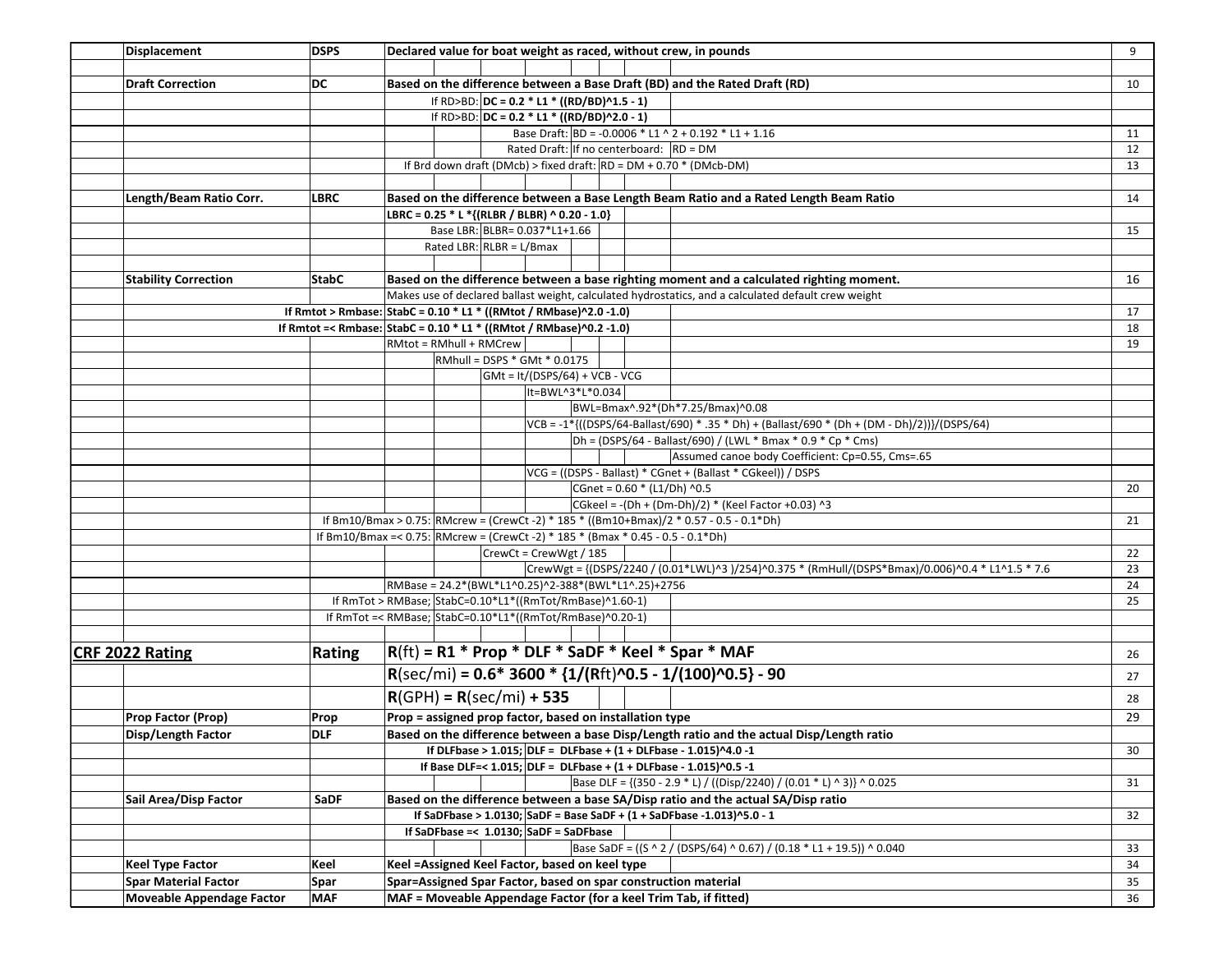| <b>Notes</b>   | <b>Comments</b>                                                                                                                                                    |  |
|----------------|--------------------------------------------------------------------------------------------------------------------------------------------------------------------|--|
| $\mathbf{1}$   | The basic architecture of the 2017 reformulation of CRF was adapted from Nat<br>Herreshoff's Universal Rule and from Olin Stephens' (et al) International Offshore |  |
|                | Rule. Despite shortcomings exposed by agressive exploitation of loopholes over time,                                                                               |  |
|                | early versions of IOR did a quite good job of handicapping a variety boat boat sizes and                                                                           |  |
|                | types until it fell out of favor due to the humps, bumps and hollows that came to                                                                                  |  |
|                | plague it in later years.                                                                                                                                          |  |
|                |                                                                                                                                                                    |  |
| $\mathbf{2}$   | Effective sailing length 'L' is a primary driver of performance, and is taken as a                                                                                 |  |
|                | weighted average of LOA and LWL, with LWL recognized as having a stronger effect on                                                                                |  |
|                | performance potential than LOA.                                                                                                                                    |  |
| 3              | A cap on total overhang of 35% of LOA (typical of International Rule boats) limits any                                                                             |  |
|                | rating advantage stemming from extreme overhang lengths and/or profile slopes (eg                                                                                  |  |
|                | Sonder and Square Meter classes)                                                                                                                                   |  |
|                |                                                                                                                                                                    |  |
| 4              | A declaration for Bm10 is only required for design dates after 1990. It addresses the                                                                              |  |
|                | added effective sailing length resulting from broad, powerful sterns in some                                                                                       |  |
|                | contemporary designs.                                                                                                                                              |  |
|                |                                                                                                                                                                    |  |
| 5              | The square root of sail area is taken to keep the rated units uniform in linear feet. For                                                                          |  |
|                | non-spinnaker ratings, RSAdn = RSAup                                                                                                                               |  |
| 6              | See table of assigned Rig and Shroud Type factors                                                                                                                  |  |
|                |                                                                                                                                                                    |  |
| $\overline{7}$ | CRF 2022 addresses mainsail roach profiles that vary from the .22*E (MGT), .38*E                                                                                   |  |
|                | (MGU) and .65*E (MGM) that were previously taken as defaults. Starting with CRF                                                                                    |  |
|                | 2022, calculations for RSAM depend on actual measured MGT, MGU and MGM, that                                                                                       |  |
|                | are required declarations for newly built mainsails only. Mainsails whose roach is                                                                                 |  |
|                | larger than the previous default will now rate slightly faster, and roaches that are                                                                               |  |
|                | smaller will rate slightly slower.                                                                                                                                 |  |
|                |                                                                                                                                                                    |  |
| 8              |                                                                                                                                                                    |  |
|                | CRF 2022 addresses spinnaker mid widths that are greater than 1.8*SPL (s-sails) or                                                                                 |  |
|                | 1.8*TPS (a-sails). Starting with CRF 2022, calculations for S-SPIN depend on actual                                                                                |  |
|                | measured SMW and/or AMG, that are required declarations for newly built spinnakers.                                                                                |  |
|                | Spinnakers whose mid widths are larger than 1.8*SPL (s-sails) or 1.8*TPS (a-sails) will                                                                            |  |
|                | rate slightly faster. Spinnakers whose mid widths are smaller than the default will not                                                                            |  |
|                | rate slower, to discourage attemots at rating optimization via small spinnaker area.                                                                               |  |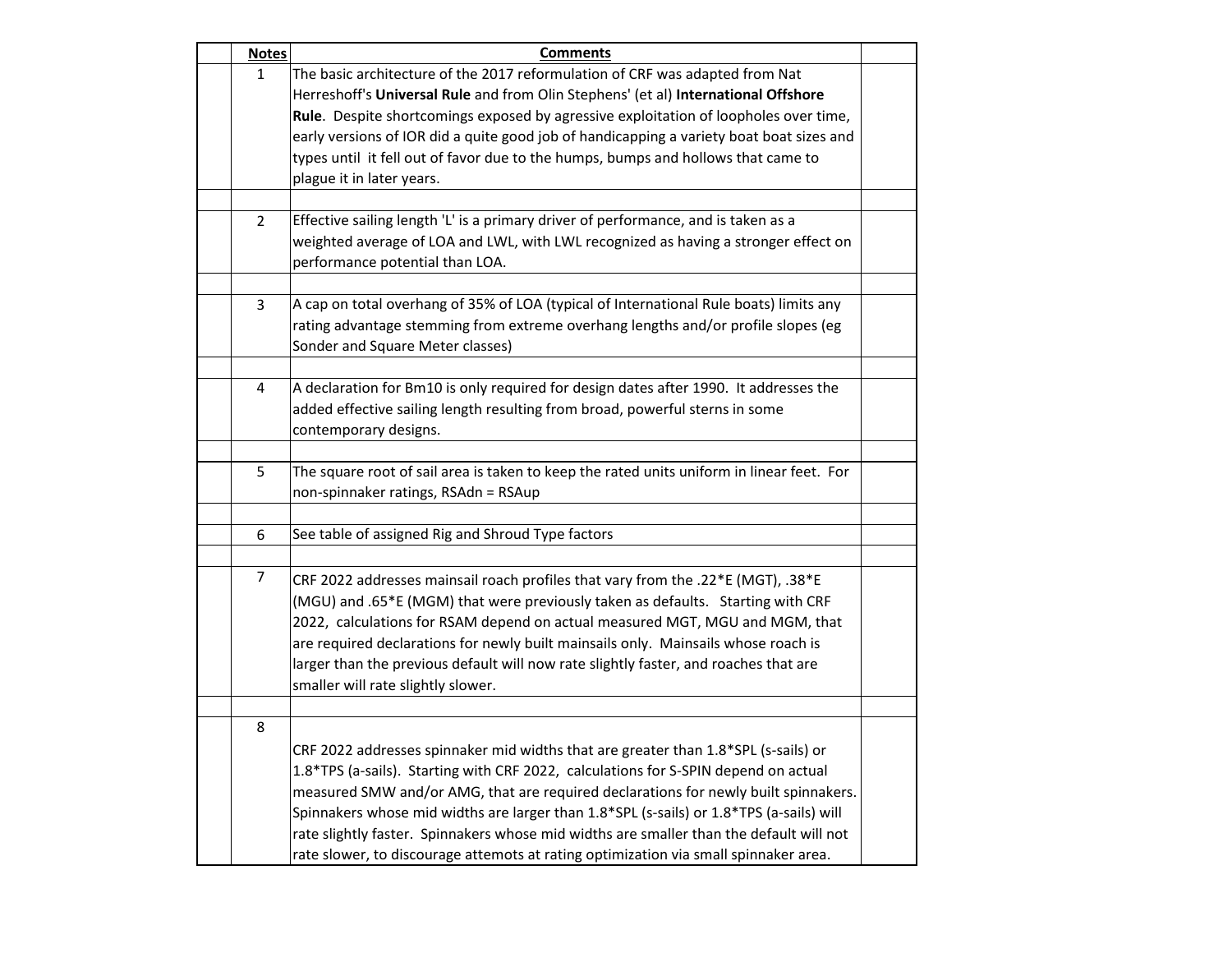| 9  | The declared DSPS is to be the estimated weight of the yacht as presented for racing,<br>in pounds, excluding crew weight. For yachts that are primarily raced and daysailed,<br>this is similar to 'light ship' (empty tanks, with minimal food and gear). For yachts that<br>are equipped and provisioned for cruising while racing, this is similar to 'half load'<br>(tanks half full, with ordinary food and gear).                                                         |  |
|----|----------------------------------------------------------------------------------------------------------------------------------------------------------------------------------------------------------------------------------------------------------------------------------------------------------------------------------------------------------------------------------------------------------------------------------------------------------------------------------|--|
|    |                                                                                                                                                                                                                                                                                                                                                                                                                                                                                  |  |
| 10 | Rated Draft (RD) deeper than Base Draft (BD) speeds up rating                                                                                                                                                                                                                                                                                                                                                                                                                    |  |
| 11 | Base Draft (BD) is based on a second order polynomial fit to draft vs length across the<br><b>Classic fleet</b>                                                                                                                                                                                                                                                                                                                                                                  |  |
| 12 | DM=maximum fixed draft.                                                                                                                                                                                                                                                                                                                                                                                                                                                          |  |
|    |                                                                                                                                                                                                                                                                                                                                                                                                                                                                                  |  |
| 13 | DMcb=max centerboard down draft. CRF 2021 rates centerboard boats for 70% of the<br>added depth of the board extension below the fixed draft                                                                                                                                                                                                                                                                                                                                     |  |
|    |                                                                                                                                                                                                                                                                                                                                                                                                                                                                                  |  |
| 14 | Length/beam ratio higher than base (for a long, narrow hull) speeds up rating                                                                                                                                                                                                                                                                                                                                                                                                    |  |
|    |                                                                                                                                                                                                                                                                                                                                                                                                                                                                                  |  |
| 15 | Base Length/Beam Ratio (BLBR) is based on a second order polynomial fit to LOA/Bmax<br>ratios across the Classic fleet                                                                                                                                                                                                                                                                                                                                                           |  |
|    |                                                                                                                                                                                                                                                                                                                                                                                                                                                                                  |  |
| 16 | Stability is a primary driver of sailboat performance potential, but physically<br>measureing it is not a reasonable or practical logistical and cost hurdle to<br>impose on the Classic fleet. Short of actual stabilitiy measurement, the next<br>best thing is to influence ratings via stability that is calculated rather than<br>measured. Higher calculated stability does result in a faster CRF rating, but the<br>effect is kept modest due to the limited input data. |  |
| 17 |                                                                                                                                                                                                                                                                                                                                                                                                                                                                                  |  |
|    | Calculated stability (RmTot) that is higher than base stability (RmBase) speeds up rating                                                                                                                                                                                                                                                                                                                                                                                        |  |
|    |                                                                                                                                                                                                                                                                                                                                                                                                                                                                                  |  |
| 18 | If ballast weight is uncertain or unknown, a value is assigned that is typically 0.4*DSPS                                                                                                                                                                                                                                                                                                                                                                                        |  |
| 19 | RmTot = Calculated stability including effect of crew weight                                                                                                                                                                                                                                                                                                                                                                                                                     |  |
|    |                                                                                                                                                                                                                                                                                                                                                                                                                                                                                  |  |
| 20 | VCG of net construction weight (DSPS - Ballast). Empirically derived                                                                                                                                                                                                                                                                                                                                                                                                             |  |
|    |                                                                                                                                                                                                                                                                                                                                                                                                                                                                                  |  |
| 21 | The crew moment arm for contemproary boats with broad beam aft is greater than it<br>is for typical Classic hulls.                                                                                                                                                                                                                                                                                                                                                               |  |